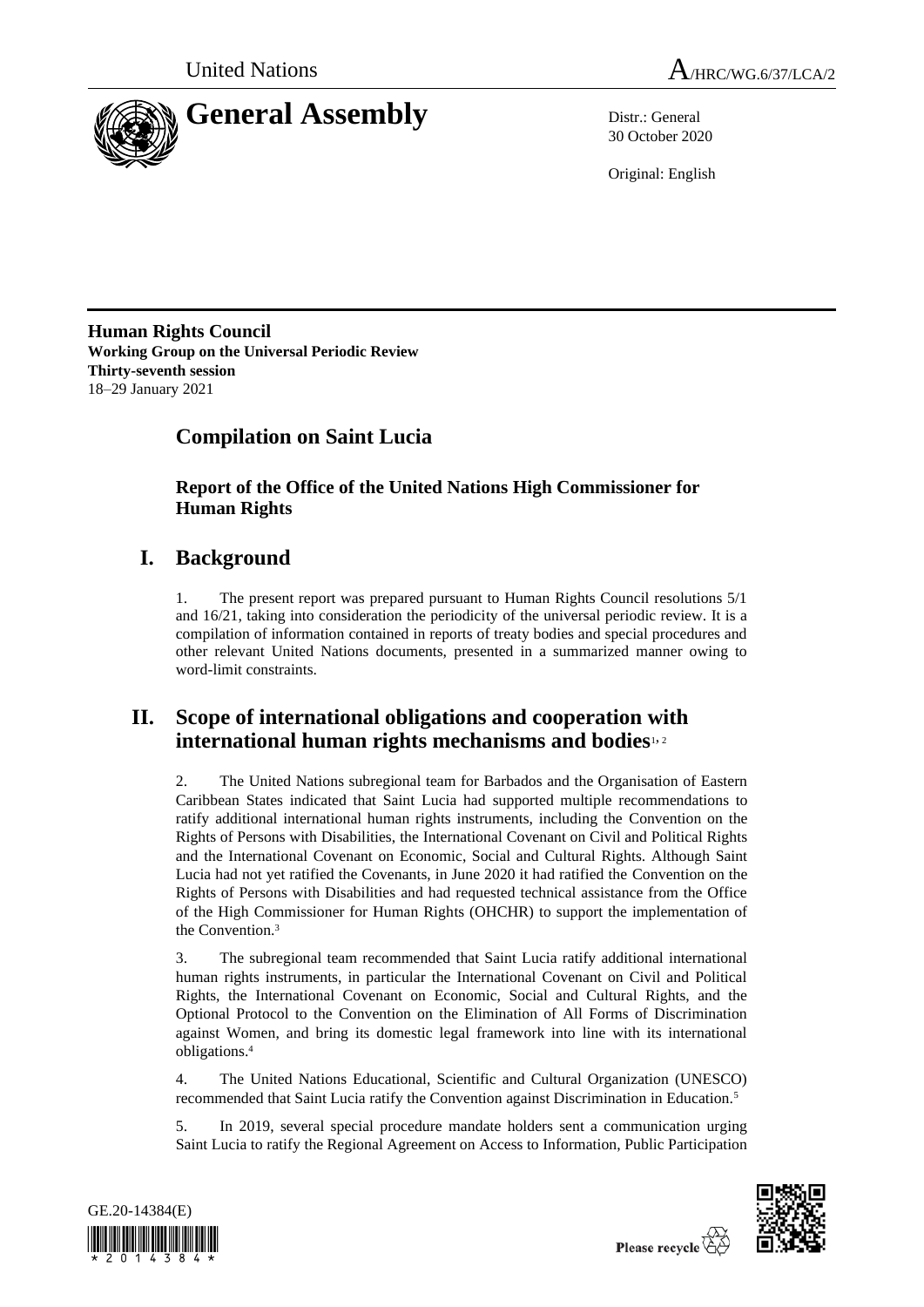and Justice in Environmental Matters in Latin America and the Caribbean (Escazú Agreement) as a matter of priority.<sup>6</sup>

6. The subregional team also indicated that Saint Lucia was in the process of implementing relevant recommendations and had established a national mechanism for reporting and follow-up, with the support of OHCHR.<sup>7</sup>

7. The subregional team noted that Saint Lucia had received visit requests from the Special Rapporteur on the right to development and the Special Rapporteur on the issue of human rights obligations relating to the enjoyment of a safe, clean, healthy and sustainable environment, and that both requests were pending.<sup>8</sup>

## **III. National human rights framework**<sup>9</sup>

8. The subregional team indicated that Saint Lucia had not supported recommendations to establish a national human rights institution in compliance with the principles relating to the status of national institutions for the promotion and protection of human rights (the Paris Principles) and had not taken any measures to that end. The subregional team recommended that Saint Lucia request technical assistance from OHCHR to establish a national human rights institution in compliance with the Paris Principles.<sup>10</sup>

## **IV. Implementation of international human rights obligations, taking into account applicable international humanitarian law**

## **A. Cross-cutting issues**

## **1. Equality and non-discrimination**<sup>11</sup>

9. The subregional team observed that although Constitution of Saint Lucia contained language on anti-discrimination, neither the Constitution nor legislation protected against discrimination on the basis of sexual orientation or gender identity. The subregional team noted that Saint Lucia was a very conservative society where non-heteronormative expression was deeply frowned upon. Civil society activists reported that lesbian, gay, bisexual and transgender persons who lived openly in society, particularly those from lower economic brackets, faced stigma and discrimination, including challenges in accessing basic health care, and social services, and greater difficulty in finding jobs. In past years gay men had sought and been granted asylum in other countries on the grounds of the homophobic violence experienced in Saint Lucia.<sup>12</sup>

10. The subregional team noted that, in contrast to other countries in the region, Saint Lucia had supported recommendations to fight against discrimination on the basis of sexual orientation or gender identity and to carry out awareness-raising campaigns regarding nondiscrimination on the grounds of sexual orientation. Although the Government had not led those efforts, civil society organizations had facilitated numerous LGBTI sensitivity training sessions for law enforcement officers and community service providers. The subregional team recommended that Saint Lucia continue to support such initiatives to raise public awareness around non-discrimination and social inclusion.<sup>13</sup>

11. The subregional team observed that same-sex relations between consenting adults were illegal in Saint Lucia. The crime of "buggery" carried a maximum sentence of 10 years and the crime of "indecency" carried a potential sentence of 5 to 10 years. The subregional team recommended that Saint Lucia decriminalize consensual sexual activity between persons of the same sex.<sup>14</sup>

### **2. Development, the environment, and business and human rights**<sup>15</sup>

12. The subregional team stated that the socioeconomic effect of the coronavirus disease (COVID-19) crisis threatened to erode the past decade of development gains of Caribbean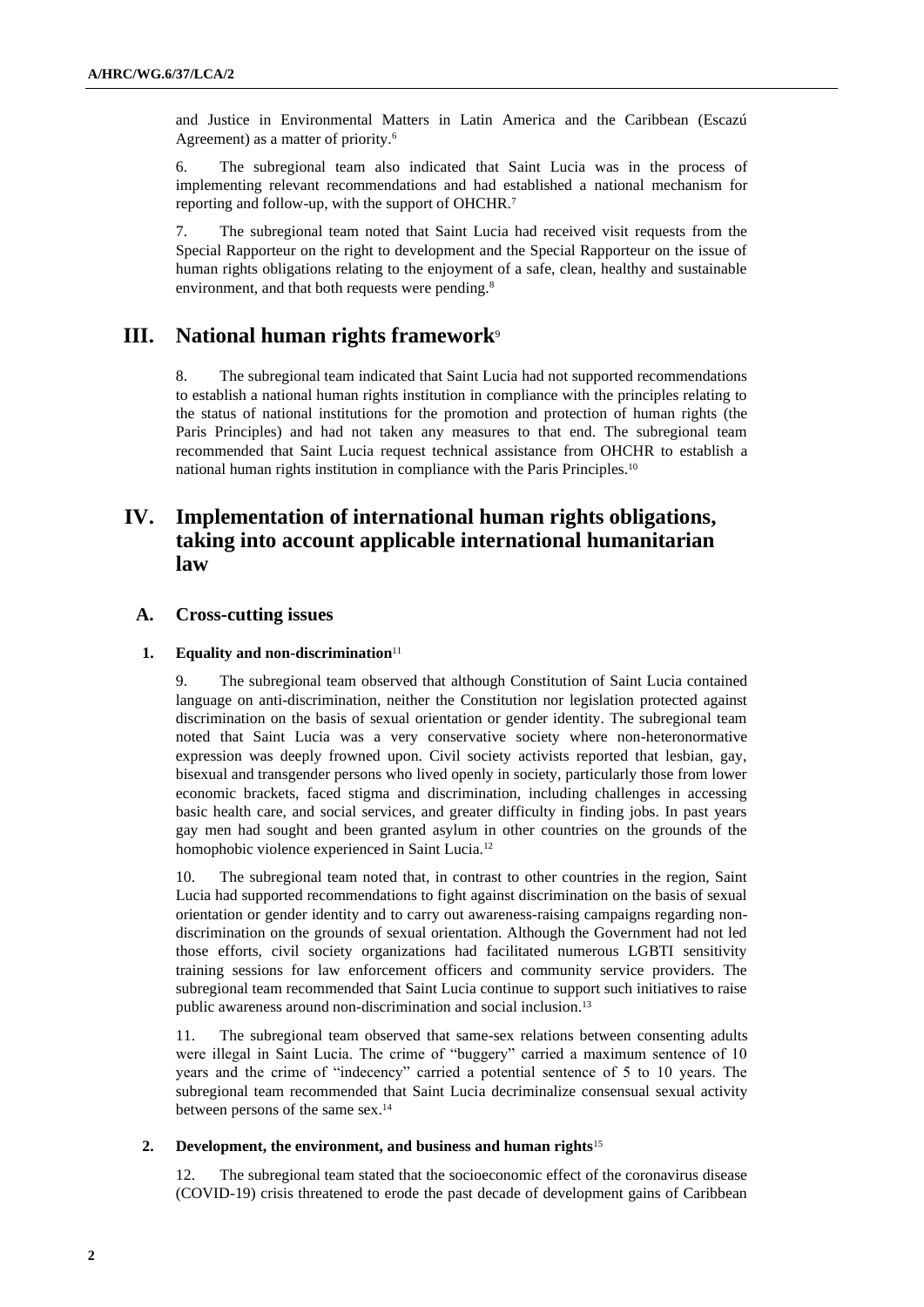small island developing States and had undermined the region's capacity to achieve the Sustainable Development Goals. The first COVID-19 cases to be confirmed in the Eastern Caribbean countries had occurred in March 2020; the first confirmed case in Saint Lucia had been recorded on 13 March 2020. The subregional team noted that small island developing States all shared a common susceptibility to a wide range of risks and a limited capacity to deal with these when they occurred. With the timing of COVID-19 overlapping with the hurricane season, many lives and livelihoods were at risk and could remain vulnerable for years.<sup>16</sup>

13. The subregional team reported that the Government of Saint Lucia had introduced a number of measures to mitigate the negative socioeconomic consequences of the COVID-19 crisis, including unemployment relief, the self-employed subsistence allowance, and moratoriums on bank loan repayments. <sup>17</sup> The subregional team emphasized that at the present time of heightened global uncertainty, Caribbean countries were in dire need of international assistance, and that without support to mitigate the socioeconomic effects of the global pandemic, advancement of human rights in the region would be substantially undermined by increasing joblessness, poverty and inequality.<sup>18</sup>

14. The subregional team noted that Saint Lucia was vulnerable to the effects of climate change, due to – among other things – its small land area, which meant that disasters took on country‐wide proportions; and its location in one of the highest-risk areas of the planet, with the country being susceptible to volcanic, seismic, oceanic and storm activity. Recent extreme climate events had highlighted the vulnerability of the region to climate hazards and provided an indication of the additional future costs of failing to prepare for climate change.<sup>19</sup>

15. The subregional team indicated that Saint Lucia had recognized the challenge that climate change posed and had taken considerable measures to identify and address – to the extent possible – current and future climate risks at the policy and operational level. The subregional team noted that the country's revised Climate Change Adaptation Policy had been approved by Cabinet in 2015, and that its National Adaptation Plan process had been initiated in 2017 and a document had been published in 2018, setting out a 10-year plan (for 2018–2028) that combined cross-sectoral and sectoral measures across all levels of society.<sup>20</sup>

## **B. Civil and political rights**

### **1. Right to life, liberty and security of person**<sup>21</sup>

16. The subregional team noted that, during its second universal periodic review, Saint Lucia had received and supported recommendations to take urgent measures to investigate all allegations of extrajudicial killings by law enforcement agencies, with a view to bringing the perpetrators to justice. The subregional team noted that this included the killings that had occurred in 2010 and 2011 under the Operation Restore Confidence campaign, which had been intended to address a crime wave, and in which 11 criminal suspects had allegedly been killed by the police. An investigation into the operation had concluded that the police had kept "death lists", planted guns at crime scenes, and carried out extrajudicial killings of suspected criminals. Although the Government had given frequent public assurances that the perpetrators would be brought to justice, the country had not yet prosecuted any officers who were a part of Operation Restore Confidence.<sup>22</sup>

17. The subregional team also noted that public sentiment had been supportive of Operation Restore Confidence, and amid an upsurge in gun crime over recent years, some citizens had called for a resurrection of the controversial operation.<sup>23</sup>

18. The subregional team observed that Saint Lucia had not supported recommendations to abolish or establish a moratorium on the death penalty. The subregional team reported that Saint Lucia recognized the jurisdiction of the Judicial Committee of the Privy Council as the final court of appeal, and noted that the Privy Council's decision in *Pratt and Morgan v. Attorney General of Jamaica* had resulted in the near de facto abolition of the death penalty in the countries of the Organisation of Eastern Caribbean States. The last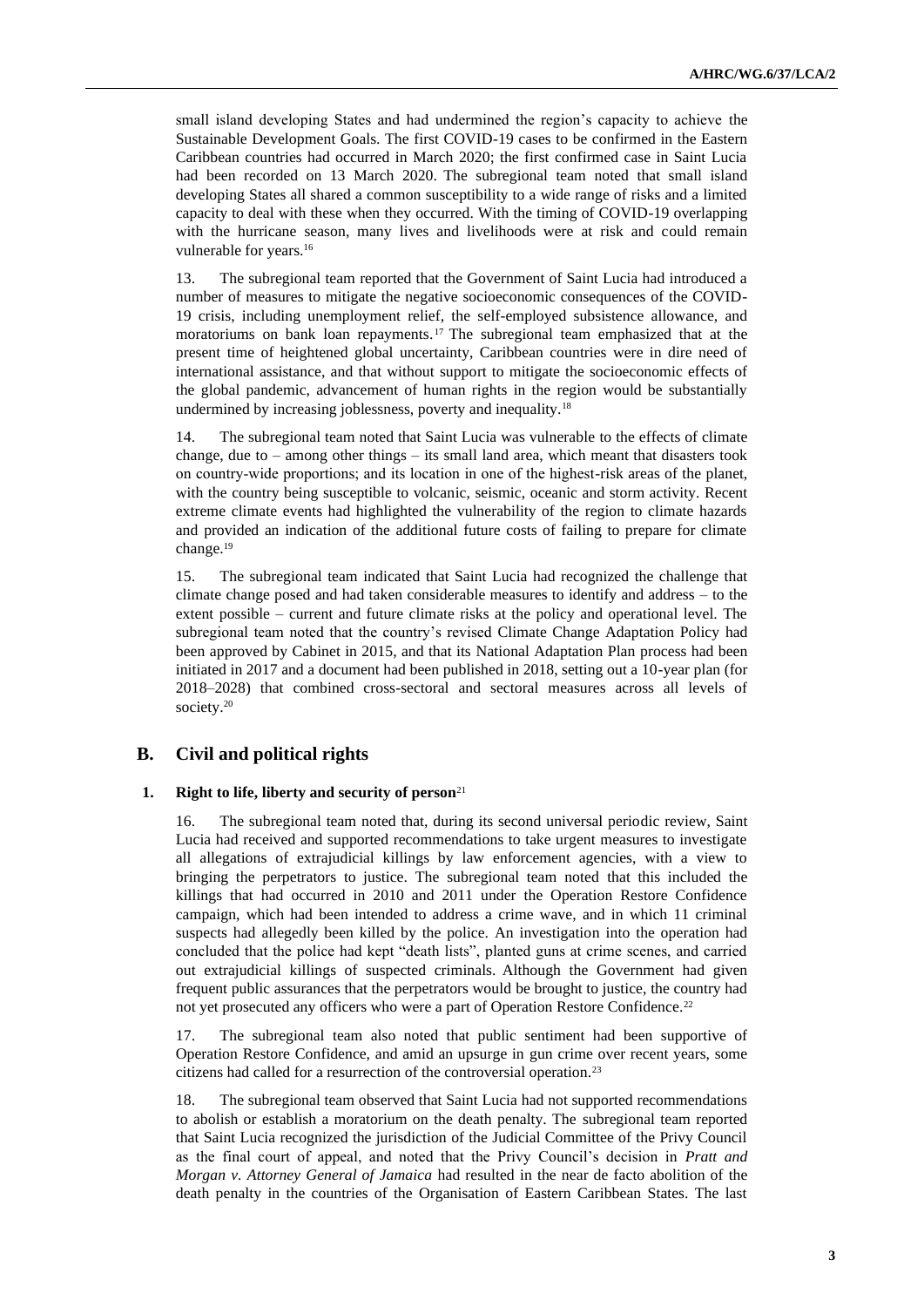execution in Saint Lucia had taken place in 1995 and there were currently no prisoners on death row. However, since the second universal periodic review of Saint Lucia, there had been little discussion regarding the modalities for the abolition of the death penalty. Public support for the death penalty remained high in society, including among high-ranking government officials.<sup>24</sup>

### **2. Administration of justice, including impunity, and the rule of law**<sup>25</sup>

19. The subregional team noted that Saint Lucia had supported a recommendation to review criminal justice procedures in order to reduce the length of detention without trial. However, the subregional team indicated that the Bordelais Correctional Facility, which had the capacity to hold 500 inmates, was frequently over that capacity. The Government had acknowledged that there was a severe backlog of cases in the court system, which had resulted in an increase in the proportion of prisoners held in detention who had not been sentenced for a crime. The subregional team also noted reports that in 2017, approximately 53.5 per cent of the prison population consisted of persons on remand.<sup>26</sup>

20. The subregional team noted that the Government had set a goal of reducing the backlog of cases by 75 per cent by the end of 2019, and had indicated that various measures had been taken, including the adoption of a new parole system and building a new Halls of Justice. Despite such measures, human rights defenders had criticized increases in stamp duties that had adversely affected the poor, and the current inadequate functioning of the courthouses which had resulted in long waits.<sup>27</sup>

21. In 2010, OHCHR noted that Saint Lucia had taken steps to provide human rights training to law enforcement officials.<sup>28</sup>

#### **3. Fundamental freedoms**

22. UNESCO indicated that defamation and libel were considered criminal offences under the Criminal Code of Saint Lucia and could lead to up to five years of imprisonment.<sup>29</sup>

23. UNESCO also noted that a Freedom of Information Bill had been drafted in December 2014 but had yet to be enacted, and encouraged Saint Lucia to continue with the introduction of an access to information law that was in accordance with international standards.<sup>30</sup>

## **C. Economic, social and cultural rights**

#### **1. Right to work and to just and favourable conditions of work**

24. The subregional team reported that two out of every five households in Saint Lucia were headed by females. Women faced a lower labour force participation rate, of 68.1 per cent, compared to 81.8 per cent for men. Furthermore, even though women could be involved in highly skilled professional fields of employment, women's earnings were still lower than those of men. The subregional team noted that female heads of household were disproportionately represented in one-parent households, and that women were heads in over half the extended-family households that had the highest child poverty rates. Conversely, nuclear families, where poverty was lower, were rarely headed by women. The share of people working and living in poverty, out of all employed people, had fallen for men but not for women.<sup>31</sup>

## **2. Right to an adequate standard of living**<sup>32</sup>

25. The subregional team noted that in Saint Lucia, a quarter of households experienced food insecurity, which appeared closely linked to the level of poverty. While the overall poverty rate was 25 per cent and the multidimensional poverty rate was about 24.2 per cent, poverty was gendered, with a significantly higher poverty rate in female-headed households. Moreover, one in three children were living in poverty in 2016, compared to one in five adults. In light of the COVID-19 crisis, there had been more discussion of food security, agribusiness models and new technology.<sup>33</sup>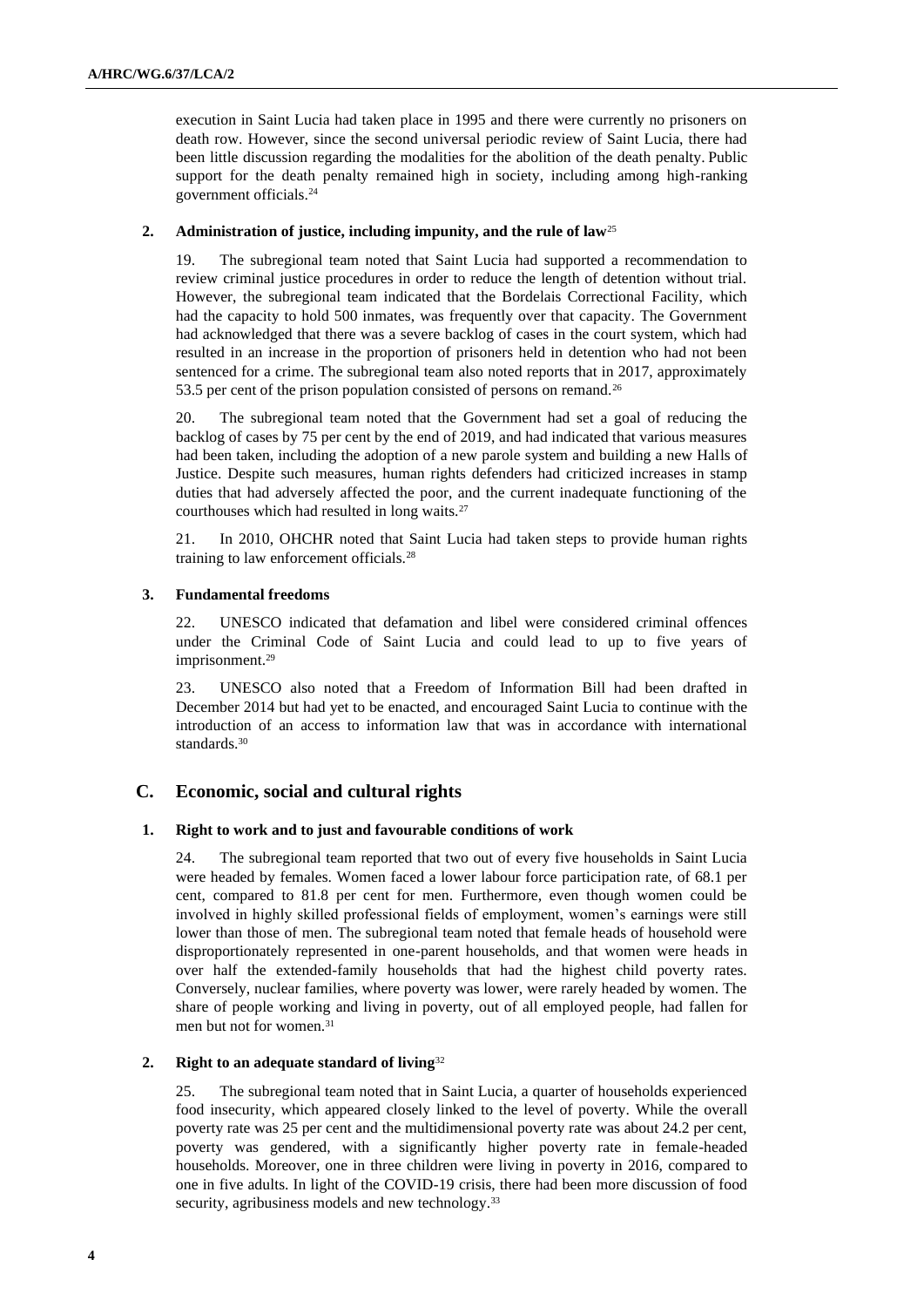26. The subregional team indicated that poverty was one of the main challenges facing children in Saint Lucia. Even though child poverty rates had dropped between 2006 and 2016, they had increased in rural areas compared to urban areas.34Child poverty increased sharply according to the number of children in the household, from 14 per cent in singlechild households to 66 per cent in households with four or more children.<sup>35</sup>

## **3. Right to health**<sup>36</sup>

27. The subregional team reported that Saint Lucia had one of the highest rates of adolescent pregnancy in the Eastern Caribbean. Contributing factors included limited access to sexual and reproductive health services and information for adolescents, and inadequate delivery of comprehensive sexuality education within the Health and Family Life Education school curriculum.<sup>37</sup>

28. The subregional team recommended that Saint Lucia approve the National Sexual and Reproductive Health Policy and fast-track its implementation with the required resources, and develop a national action plan to address adolescent pregnancy in line with the Caribbean Community (CARICOM) Integrated Strategic Framework to Reduce Adolescent Pregnancy in the Caribbean.<sup>38</sup>

29. The subregional team also recommended that Saint Lucia strengthen the delivery of age-appropriate comprehensive sexuality education in the Health and Family Life Education curriculum and for out-of-school adolescents and youth, <sup>39</sup> and address the legislative dissonance between the age of majority and the age of sexual consent to facilitate access to reproductive health services and information for sexually active adolescents.<sup>40</sup>

30. The subregional team indicated that abortion was illegal in Saint Lucia except in cases of rape or incest or when the life of the mother was in danger. The National Sexual and Reproductive Health Policy was still in draft form, and consequently there was no approved national framework to ensure access to integrated sexual and reproductive health services and information for all segments of the population.<sup>41</sup>

31. The subregional team also noted that the criminalization of and the application of other punitive regulations to sex work fostered discriminatory practices and stigmatizing societal attitudes, driving sex work underground and making health services hard to access. Moreover, as the transmission of HIV was criminalized, the laws pertaining to HIV exposure, non-disclosure and transmission could further deter sex workers from seeking critical sexual and reproductive health care for fear of legal reprisals. The subregional team recommended that Saint Lucia decriminalize sex work and HIV transmission.<sup>42</sup>

## **4. Right to education**<sup>43</sup>

32. UNESCO indicated that the right to education was not comprehensively enshrined in the Education Act of 1999, as article 14 of the Act stated: "Subject to available resources, all persons are entitled to receive an educational programme appropriate to their needs." UNESCO added that although under the Act tuition was free, the Act also specified that "other charges may be imposed at a public school or assisted private school with the approval of the Minister".<sup>44</sup> The subregional team indicated that the Saint Lucia Education Act required all students to remain in school until 16 years of age, and that the Universal Secondary School Act of 2006/07 assured every student a secondary school placement for them to complete five years of basic studies (forms  $1-5$ ).<sup>45</sup>

33. UNESCO highlighted the recommendation in the Framework for Action for the implementation of Sustainable Development Goal 4, with regard to target 4.1.1, that 12 years of primary and secondary education be free. Saint Lucia should be encouraged to consider extending free education to cover 12 years of education and ensure that they were entirely free.<sup>46</sup>

34. The subregional team reported that more than 90 per cent of girls in Saint Lucia attended primary school, and it was estimated that more than 75 per cent of them would attend secondary school. The primary school attendance figures were comparable to those for boys. In recent years, the primary school dropout rate for girls had significantly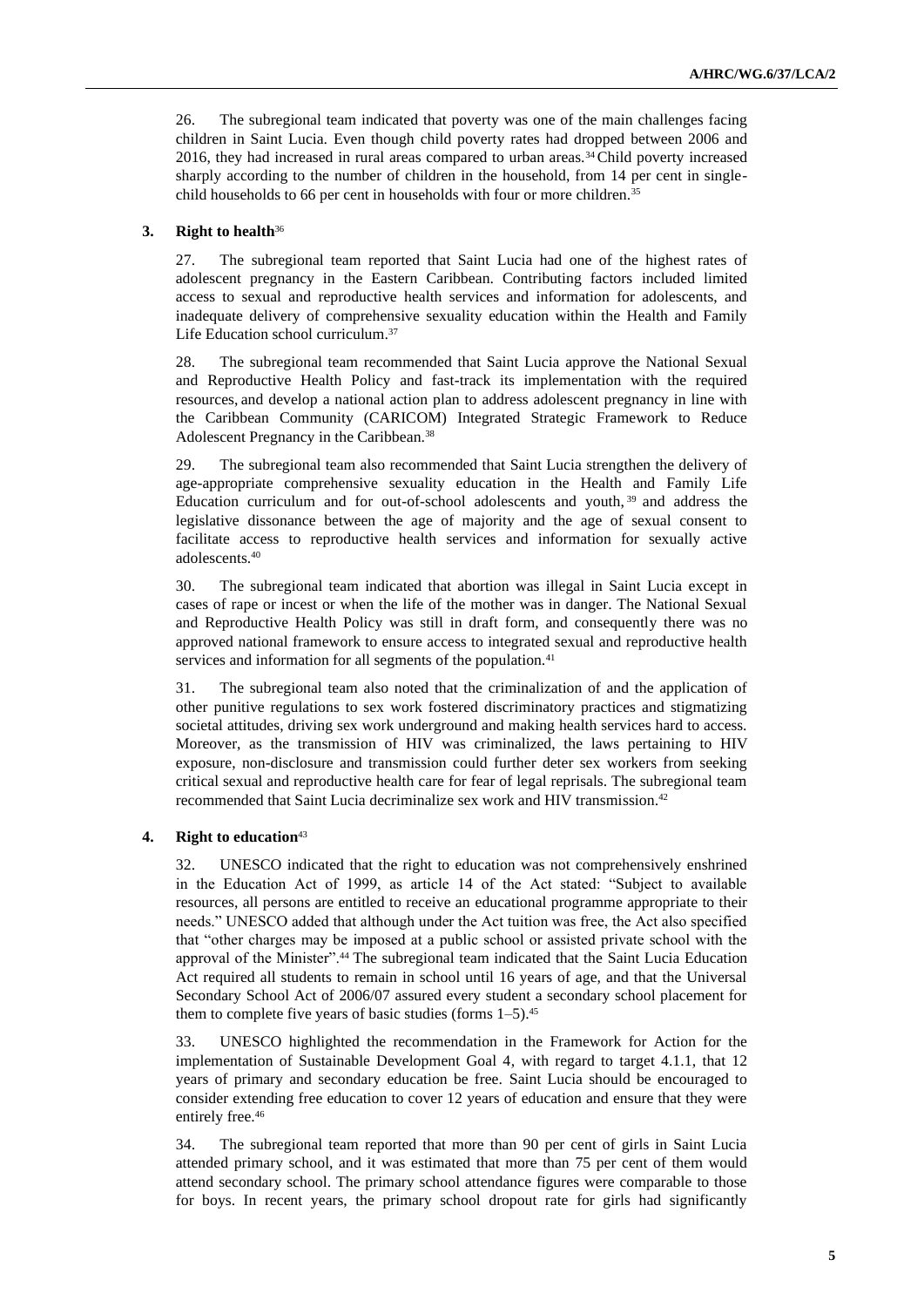increased, reaching the same or a higher level than for boys. For secondary schools, the picture was not much different, as the average dropout rate for the past ten years had varied from 2.4 per cent to 1.6 per cent. Boys had historically been two and a half times more likely to drop out of school, but in recent years the dropout rate for both sexes had become more similar.<sup>47</sup>

35. The subregional team highlighted the fact that adolescent pregnancy was a contributing factor in the dropout rate for girls and that there was currently no legislation or official policy in place for pregnant learners to re-enter the formal education system.<sup>48</sup>

36. The subregional team recommended that Saint Lucia amend the Education Act and develop an official policy for pregnant learner retention and re-entry into the formal education system, and enact laws protecting against withdrawal or guaranteeing re-entry of pregnant learners to schools.<sup>49</sup>

### **D. Rights of specific persons or groups**

#### **1. Women**<sup>50</sup>

37. The subregional team indicated that Saint Lucia had supported recommendations to address domestic violence and gender-based violence – a critical, persistent human rights challenge in the region. It noted that the country was implementing measures to that end, and noted a number of initiatives that had been adopted on the issue.<sup>51</sup>

38. The subregional team noted, nevertheless, that the number of cases of violence against women that were prosecuted was 1.21 per cent of all cases. The subregional team also indicated that the Penal Code 2003 (Revision of the Criminal Code (2003)) punished sexual violence within marriage only when rape occurred in divorced or separated couples.<sup>52</sup>

39. The subregional team noted additionally that although the law prohibited sexual harassment in the workplace, this remained a highly underreported problem since government enforcement was not an effective deterrent. Most cases of sexual harassment were handled in the workplace rather than being prosecuted under the law.<sup>53</sup>

40. The subregional team reported that women accounted for 12 per cent of Members of Parliament in the Lower House and 27 per cent of the members of the Upper House. The Cabinet of Ministers was at present composed of 1 woman and 10 men. The subregional team noted a Department of Gender Relations publication in which it was reported that while there was a high level of involvement of women in politics at the constituency level, women were generally unwilling to participate as candidates in national elections.<sup>54</sup>

#### **2. Children**<sup>55</sup>

41. The subregional team indicated that Saint Lucia had passed two key pieces of legislation addressing the rights of children. In November 2018, Parliament had unanimously passed the Child (Care, Protection and Adoption) Act of 2018 and the Child Justice Act of 2018, replacing the Children and Young Persons Act of 1972, to comply with the country's obligations under the Convention on the Rights of the Child.<sup>56</sup>

42. The subregional team emphasized that the Child Justice Act had substantially changed how the State apprehended, processed and provided services to children. Although the age of criminal responsibility continued to be 12 years, the legal definition of a child had changed under the new legislation. All persons under the age of 18 years were now considered to be children, which would have implications for children in conflict with the law, as well as for the age of sexual consent, which was 16 years.<sup>57</sup>

43. The subregional team indicated that marriage of persons below the age of 18 was legal in Saint Lucia with parental consent. According to article 81 of the Civil Code, "marriage solemnized between persons either of whom is under the age of 16 years is null and void. Where the marriage of a minor, not being a widower or a widow, is intended to be solemnized, parental consent is required." The subregional team recommended that Saint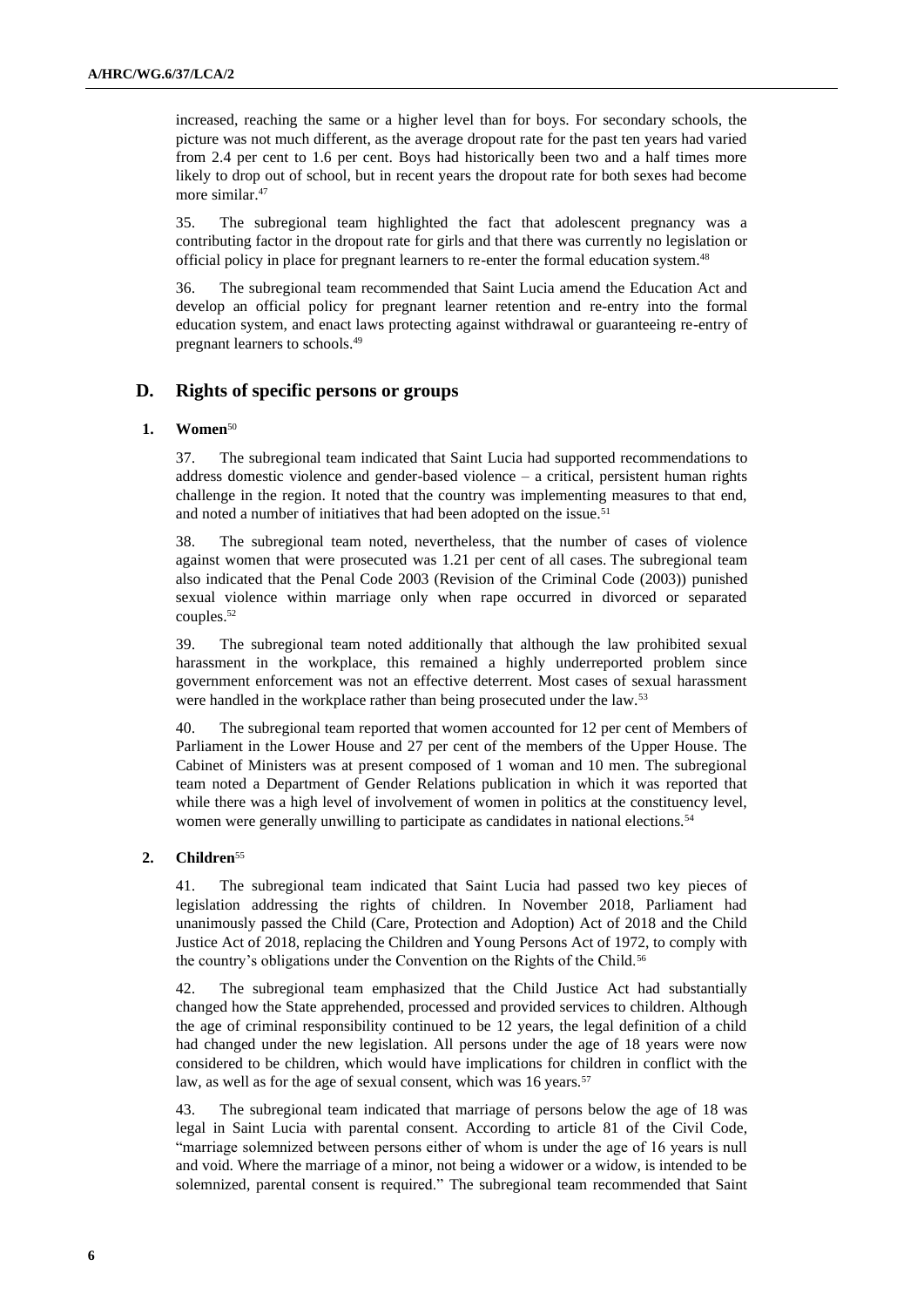Lucia set the minimum age of consent to marriage at 18 years, without exception, in order to eliminate child marriage.<sup>58</sup>

44. UNESCO observed that corporal punishment in educational settings was lawful under the Education Act (art. 50).<sup>59</sup> The subregional team stated that, unlike other countries in the region, Saint Lucia had supported recommendations to prohibit the corporal punishment of children, and that the country was in the process of implementing those recommendations. In March 2019, the Ministry of Education, Innovation, Gender Relations and Sustainable Development announced the suspension of corporal punishment in schools with effect from May 2019 and the abolition of the practice with effect from 2020.<sup>60</sup>

45. The subregional team noted reports of high rates of child sexual abuse, and indicated that girls aged from 12 to 16 accounted for 70 per cent of reported cases. Additionally, the subregional team noted reports that many schoolchildren from poor communities with high crime rates had witnessed severe, traumatic events before the age of 10. Children had been found engaged in a number of high-risk activities, either voluntarily, or instigated or forced by older siblings or adults – which included prostitution, the use of children in the drug trade, sex slavery, robbery, assaults and gambling.<sup>61</sup>

46. The subregional team noted a report that contained evidence of a growing concern about children being affiliated to gangs, but little evidence of a growing problem of children being trafficked for sexual purposes, or of children being recruited into the worst forms of child labour in the tourism industry.<sup>62</sup>

47. The subregional team observed that previous studies had suggested that Saint Lucia experienced high levels of child labour, but that the data had subsequently been reanalysed and the results significantly reduced. The practice of using children for economic activities outside or inside the household had significantly decreased since the collapse of the banana trade, and all data seemed to indicate that the prevalence of child labour was limited.<sup>63</sup>

#### **3. Persons with disabilities**<sup>64</sup>

48. The subregional team indicated that organizations that worked with persons with disabilities reported that older and disabled persons struggled to meet their basic needs, specifically health care, and that in most cases they were not recognized as part of an inclusive society but instead seen as a burden to social services and systems. The subregional team recommended that Saint Lucia develop an action plan to implement the provisions of the Convention on the Rights of Persons with Disabilities at the national level.<sup>65</sup>

#### *Notes*

- <sup>1</sup> Tables containing information on the scope of international obligations and cooperation with international human rights mechanisms and bodies for Saint Lucia will be available at [www.ohchr.org/EN/HRBodies/UPR/Pages/LCIndex.aspx.](http://www.ohchr.org/EN/HRBodies/UPR/Pages/LCIndex.aspx)
- <sup>2</sup> For relevant recommendations, see A/HRC/31/10, paras. 88.1–88.29 and 88.47–88.52.
- <sup>3</sup> Joint submission of the United Nations subregional team for Barbados and the Organisation of Eastern Caribbean States (OECS) for the third-cycle universal periodic review of Saint Lucia, p. 3.

<sup>5</sup> UNESCO submission for the universal periodic review of Saint Lucia, para. 8.

- <sup>10</sup> United Nations subregional team and OECS submission, pp. 5 and 7.
- <sup>11</sup> For relevant recommendations, see A/HRC/31/10, paras. 88.53 and 88.59–88.71.
- <sup>12</sup> United Nations subregional team and OECS submission, p. 7.

<sup>4</sup> Ibid., p. 4.

<sup>6</sup> See

https://spcommreports.ohchr.org/TMResultsBase/DownLoadPublicCommunicationFile?gId=24637.

<sup>7</sup> United Nations subregional team and OECS submission, p. 4.

<sup>8</sup> Ibid., p. 4.

<sup>9</sup> For relevant recommendations, see A/HRC/31/10, paras. 88.30–88.34 and 88.36–88.45.

<sup>13</sup> Ibid., pp. 7–8.

<sup>14</sup> Ibid.

<sup>15</sup> For relevant recommendations, see A/HRC/31/10, paras. 88.120–88.121.

<sup>&</sup>lt;sup>16</sup> United Nations subregional team and OECS submission, p. 2.